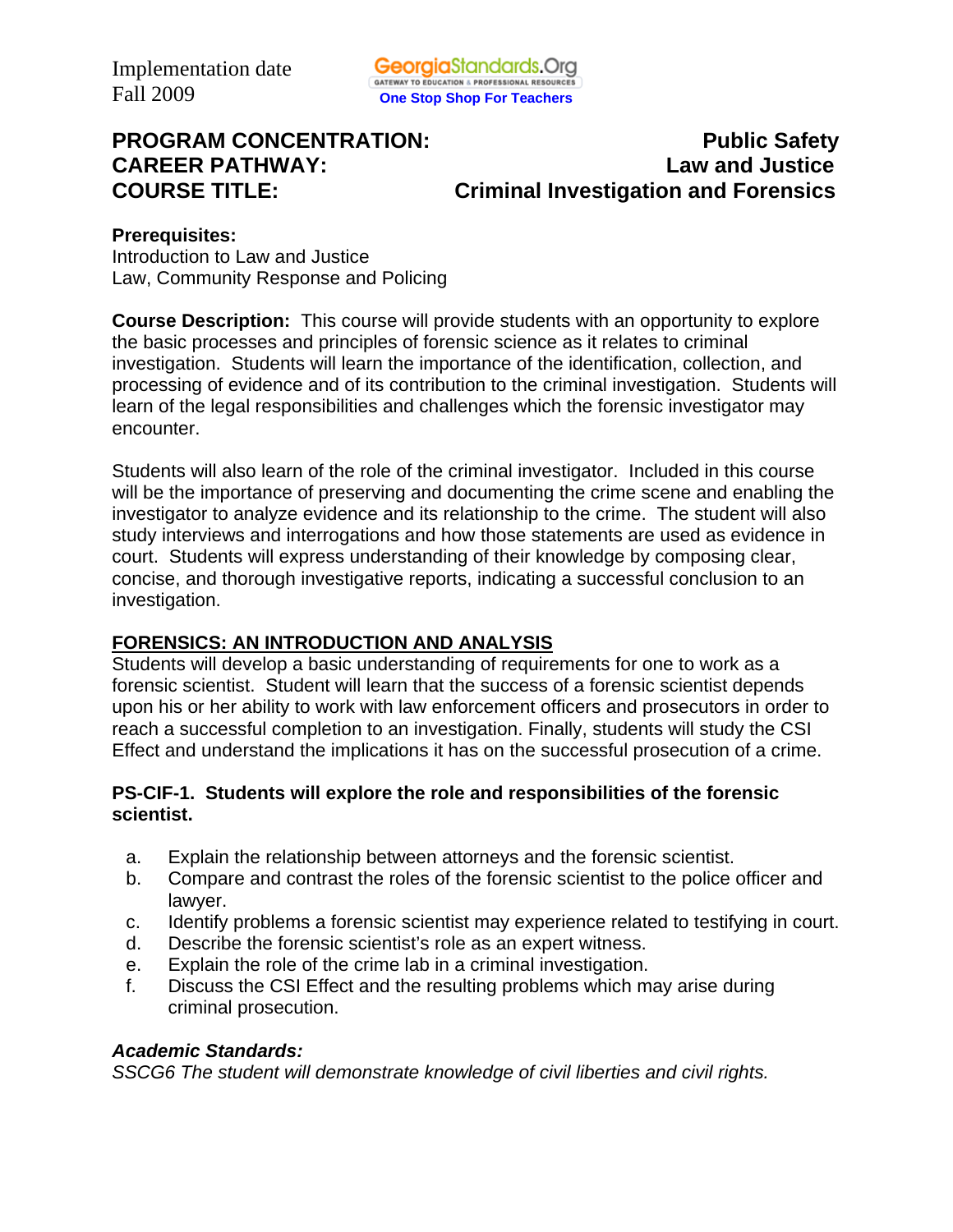*SSCG21 The student will demonstrate knowledge of criminal activity.* 

*SSCG22 The student will demonstrate knowledge of the criminal justice process.* 

*ELA10RC2 The student participates in discussions related to curricular learning in all subject areas.* 

### **IDENTIFICATION, COLLECTION AND EXAMINATION OF TRACE EVIDENCE:**

Students will be able to identify different types of trace evidence and determine its evidentiary value to an investigation. Students will learn the importance of the interpretation of this evidence and will be successful in performing basic on-scene processes, collections, and evaluations of each of these types of evidence.

#### **PS-CIF-2. Students will analyze and understand the significance of hairs, fibers, paint, glass, soil and blood spatter to a forensic investigation.**

- a. Describe the purpose for the collection and processing of various types of evidence.
- b. Demonstrate the correct procedures for collecting various types of trace evidence.
- c. Distinguish between natural and synthetic fibers.
- d. Illustrate the process of using blood spatter analysis to recreate an investigation.
- e. Explain the importance of glass, soil, and paint evidence.

#### *Academic Standards:*

*MM2G2 Students will define and apply sine, cosine, and tangent ratios to right triangles.* 

*MM2G4 Students will find and compare the measures of spheres.* 

*MM4P1 Students will solve problems (using appropriate technology).* 

*MM4P2 Students will reason and evaluate mathematical arguments.* 

*MM4P3 Students will communicate mathematically.* 

*ELA12W3 The student uses research and technology to support writing.* 

*ELA12C2 The student demonstrates understanding of manuscript form, realizing that different forms of writing require different formats.* 

*ELA12LSV1 The student participates in student-to-teacher, student-to-student, and group verbal interactions.* 

# **FINGERPRINTS**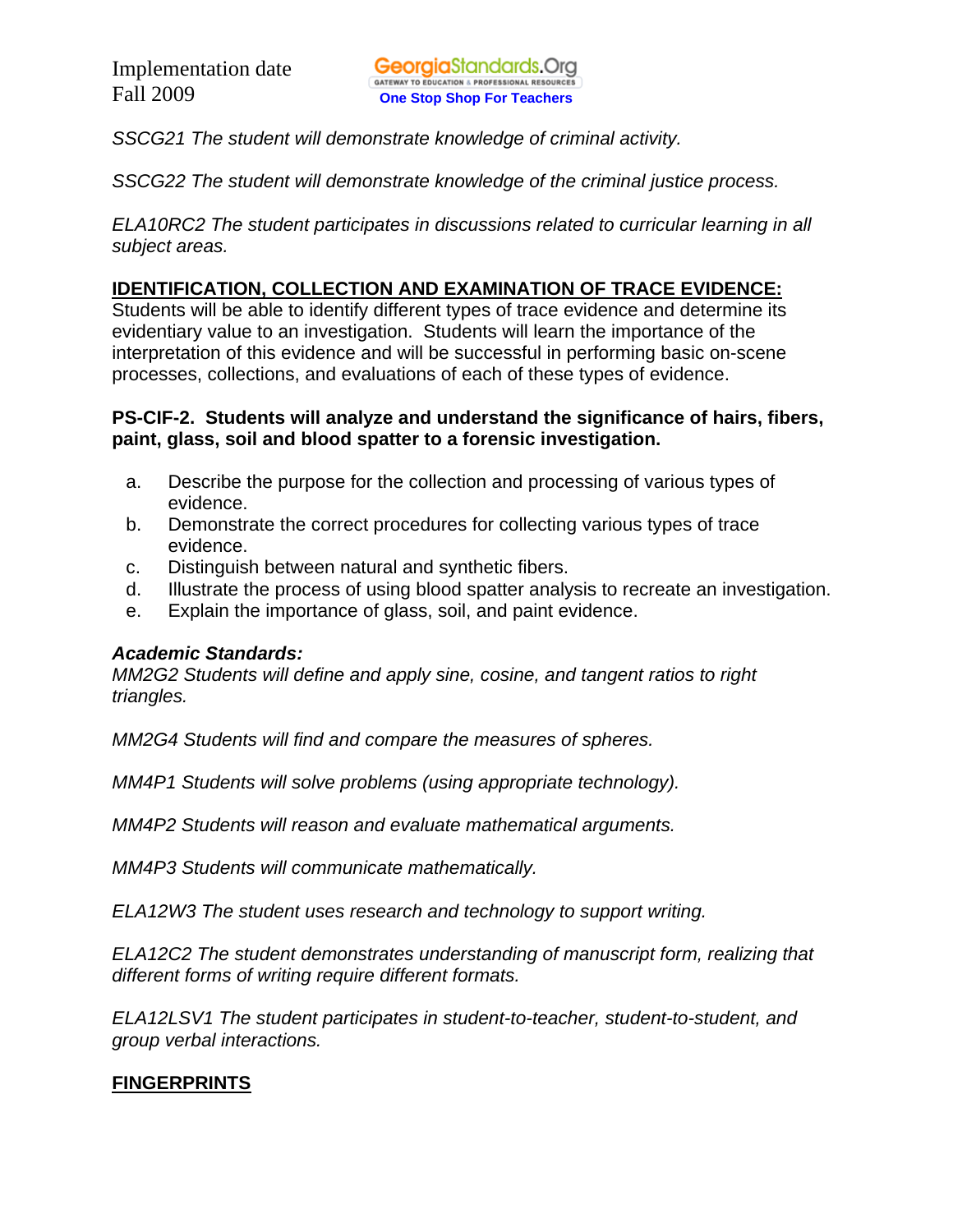Students will discuss the history of fingerprints. Students will also identify prints and classify, as well as use various methods to develop fingerprints.

#### **PS-CIF-3. Students will demonstrate methods of fingerprint development.**

- a. Identify fingerprint patterns.
- b. Compare fingerprints from various sources.
- c. Make positive identifications.
- d. Identify various appropriate methods of fingerprint development.
- e. Demonstrate methods of fingerprint.
- f. Explain the history of fingerprint examination.

### *Academic Standards:*

*ELA12C1 The student demonstrates understanding and control of the rules of the English language, realizing that usage involves the appropriate application of conventions and grammar in both written and spoken formats.* 

*ELA12C2 The student demonstrates understanding of manuscript form, realizing that different forms of writing require different formats.* 

*SSCG6 The student will demonstrate knowledge of civil liberties and civil rights.* 

*SSCG21 The student will demonstrate knowledge of criminal activity.* 

*SSCG22 The student will demonstrate knowledge of the criminal justice process.* 

### **IMPRESSIONS EVIDENCE: SHOES, TEETH, TIRES, TOOL MARKS, FIREARMS AND BALLISTICS**

Students will study typical examples of impression evidence. Students will compare and contrast ballistics evidence and understand how that evidence is produced by firearms. Students will study the role of the forensic dentist and examine issues involving identifying the dead through dentition and identifying suspects through bite marks. Additionally, tire, footwear, and tool impressions will be examined.

#### **PS-CIF-4. Students will demonstrate an understanding of impressions evidence and how that evidence is used in a criminal investigation.**

- a. Describe how ballistic evidence is created and how it is used in an investigation.
- b. Produce casts of footwear and tire impressions.
- c. Discuss various methods of enhancing shoe and tire impressions.
- d. Describe the role of the forensic odontologist in the identification of bodies and in mass disasters.
- e. Explain how impressions are used to solve crime.

# *Academic Standards:*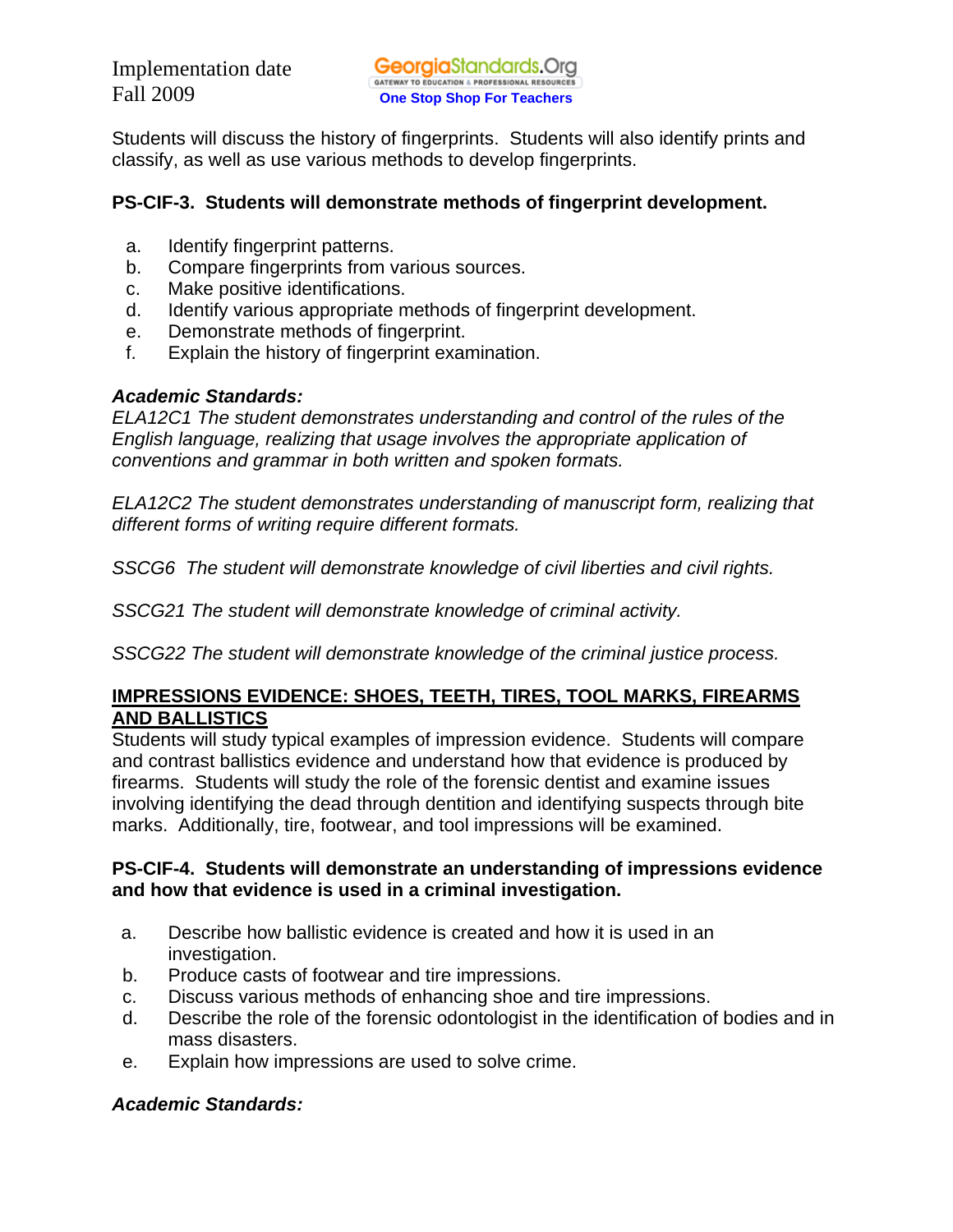*SAP1 Students will analyze anatomical structures in relationship to their physiological functions.* 

*ELA12C1 The student demonstrates understanding and control of the rules of the English language, realizing that usage involves the appropriate application of conventions and grammar in both written and spoken formats.* 

*ELA12C2 The student demonstrates understanding of manuscript form, realizing that different forms of writing require different formats.* 

*SSCG21 The student will demonstrate knowledge of criminal activity.* 

*SSCG22 The student will demonstrate knowledge of the criminal justice process.* 

# **THE BODY AS EVIDENCE**

Students will understand the role and responsibilities of a forensic pathologist. They will understand why autopsies are performed and the potential evidence that can be obtained from the body. Additionally, students will study decomposition and its stages and environmental influences.

## **PS-CIF-5. Students will understand the methods involved when using the body as evidence for a criminal investigation.**

- a. Describe the various methods of death.
- b. Identify the bones of the human body.
- c. Distinguish both gender and racial features from a skeleton.
- d. Discuss the nature and importance of body fluids as evidence.
- e. Explain autopsy.
- f. Explain the process of decomposition.
- g. Explain the role of a forensic pathologist.

#### *Academic Standards:*

*SAP2 Students will analyze the interdependence of the integumentary, skeletal, and muscular systems as these relate to the protection, support and movement of the human body.* 

*SAP3 Students will assess the integration and coordination of body functions and their dependence on the endocrine and nervous systems to regulate physiological activities.* 

# **SEROLOGY AND DNA**

Students will understand the civil and criminal uses of DNA evidence. Students will also become familiar with the different human sources from which DNA can be determined. Students will understand the legal issues from the point of view of a forensic scientist. Students will address the ethical challenges and application of scientific logic in the concept of the criminal justice system. Additionally, students will address admissibility issues and legal challenges which result from DNA evidence.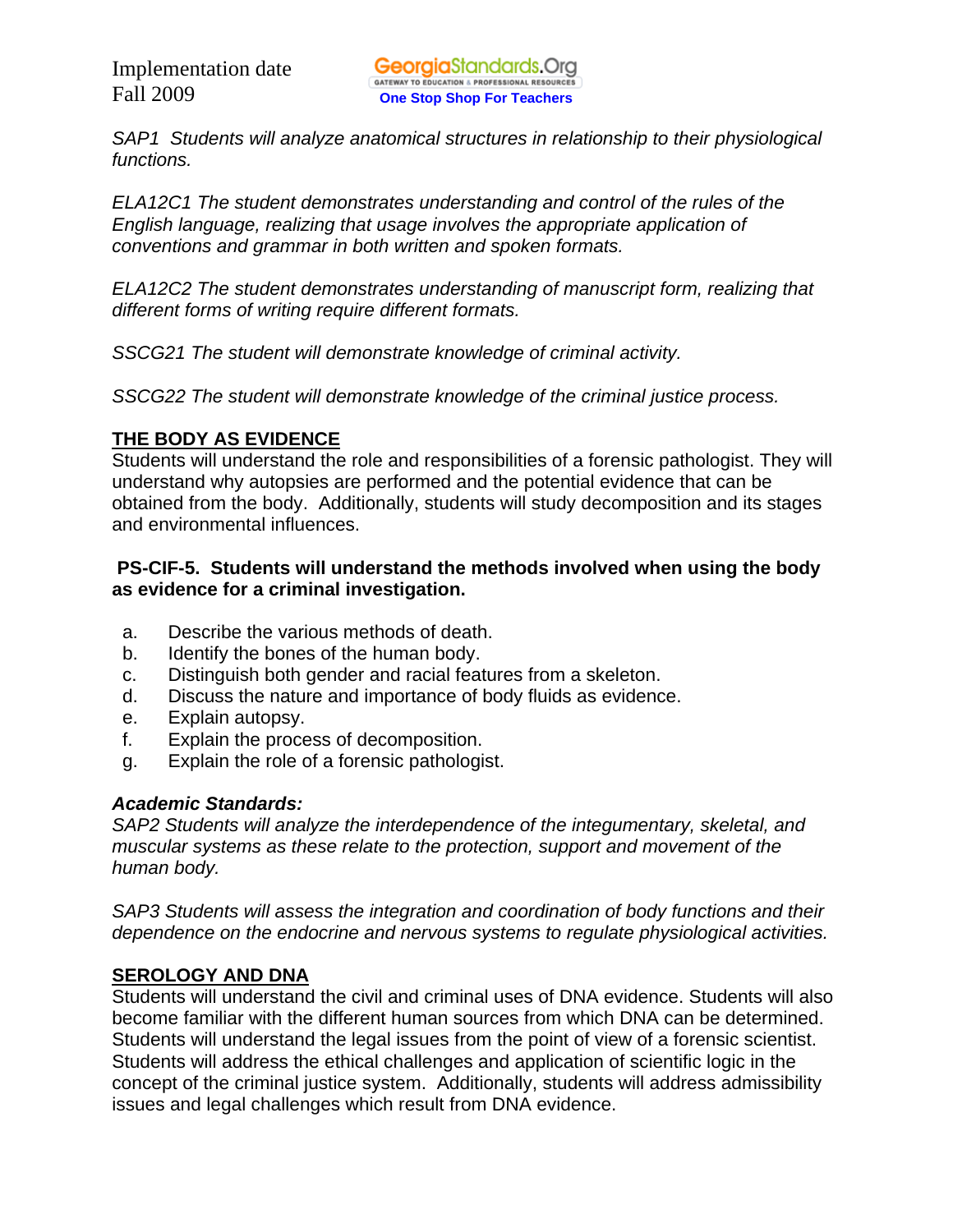#### **PS-CIF-6. Students will describe the evidentiary value of the human body evidence.**

- a. Describe both civil and criminal uses of DNA evidence.
- b. List the various sources from which DNA can be extracted from humans.
- c.. Understand the importance and application of DNA profiling in criminal investigations.
- d. Argue possible challenges which may be presented in court to refute DNA evidence.
- e. Describe serology and its use as evidence.

# *Academic Standards:*

*SB2 Students will analyze how biological traits are passed on to successive generations.*

*SAP5 Students will analyze the role of the reproductive system as it pertains to the growth and development of humans.* 

# **DRUGS AND TOXICOLOGY**

Students will be exposed to the function of the crime laboratory in regard to the analysis of controlled substances. Additionally, students will study the relationship that toxicology has in determining the cause of death during autopsy.

# **PS-CIF-7. Students will understand how substances in the body are identified.**

- a. Explain gas chromatography.
- b. Describe the effects on the body of various types of drugs of abuse.
- c. List the different human specimens which can be tested for toxins.
- d. Describe the role of the forensic toxicologist during a post-mortem investigation.

#### *Academic Standards:*

*SSCG21 The student will demonstrate knowledge of criminal activity.* 

*SSCG22 The student will demonstrate knowledge of the criminal justice process.* 

*SAP2 Students will analyze the interdependence of the integumentary, skeletal, and muscular systems as these relate to the protection, support and movement of the human body.* 

*SAP3 Students will assess the integration and coordination of body functions and their dependence on the endocrine and nervous systems to regulate physiological activities.* 

*SC1 Students will analyze the nature of matter and its classifications.*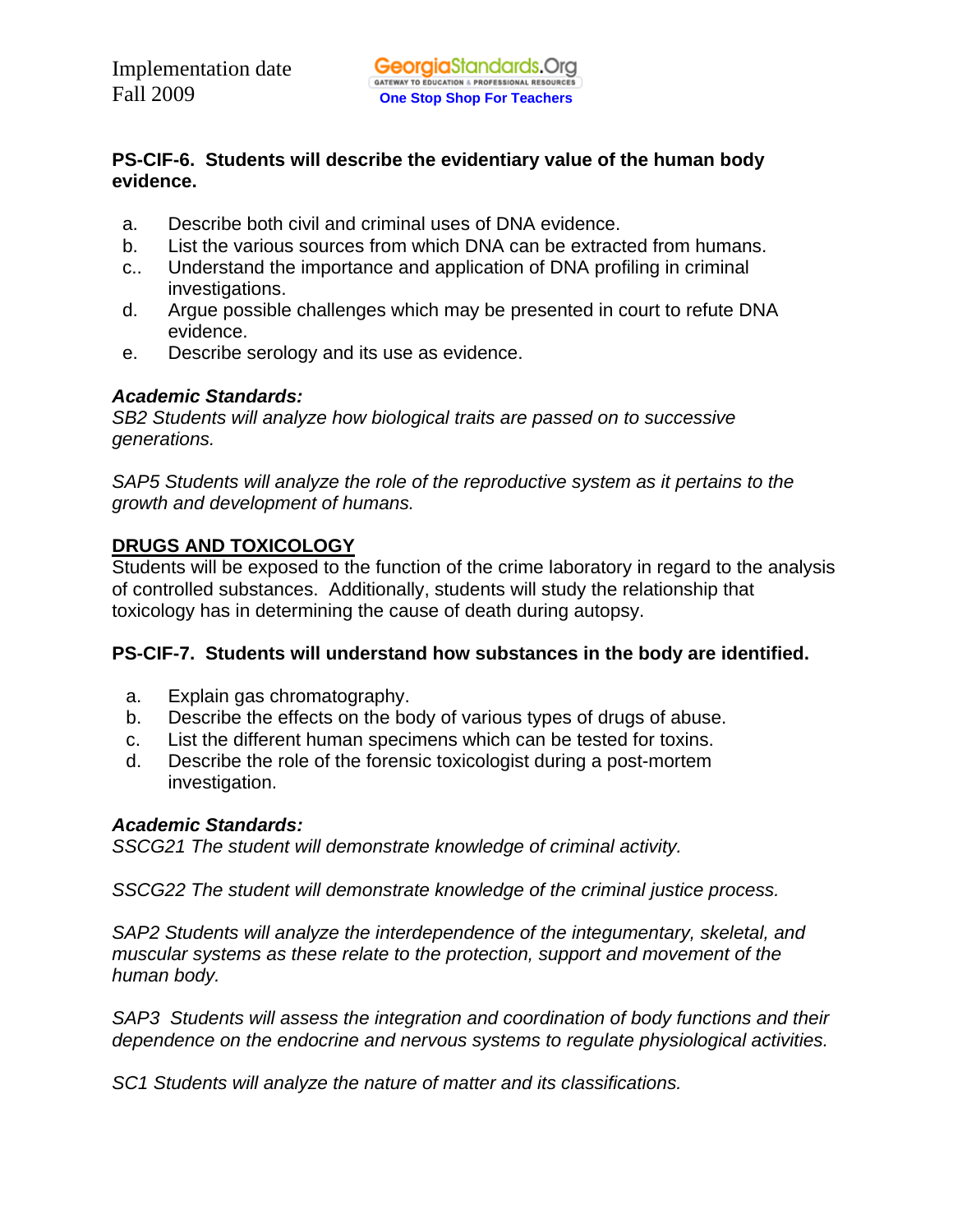# **INTERVIEWS AND INTERROGATIONS**

Students will learn of the legal aspects involved in the interrogation of suspects. Additionally, students will learn appropriate methods for conducting interviews and interrogations and for eliciting confessions. Students will also examine various forms of technology which assist investigators in gaining the truth.

#### **PS-CIF-8. Students will demonstrate basic interview techniques.**

- a. Identify sources of information available to investigators.
- b. Compare interviews and interrogations.
- c. Distinguish between confessions and admissions.
- d. Explain important case law as it relates to interviews and interrogations.
- e. Demonstrate basic interview techniques.

#### *Academic Standards:*

*ELA12LSV1 The student participates in student-to-teacher, student-to-student, and group verbal interactions.* 

*ELA10RC2 The student participates in discussions related to curricular learning in all subject areas.* 

*SSCG21 The student will demonstrate knowledge of criminal activity.* 

*SSCG22 The student will demonstrate knowledge of the criminal justice process.* 

*ELA10RC4 The student establishes a context for information acquired by reading across subject areas.* 

# **NOTES, REPORTS, AND LEGAL ISSUES**

Students will learn to take concise notes from which they will write clear and accurate police incident reports. Students will learn the importance of this form of written communication which is essential for the criminal investigation. Students will become familiar with the numerous types of police reports and understand their application for criminal and civil processes.

# **PS-CIF-9. Students will complete concise investigative reports.**

- a. Identify the appropriate reports to write for various situations.
- b. Create clear, concise, and thorough reports.
- c. Differentiate between the various types of police reports.
- d. List the questions complete reports should answer.
- e. Describe the legal implications of police reports.

# *Academic Standards:*

*SSCG21 The student will demonstrate knowledge of criminal activity.*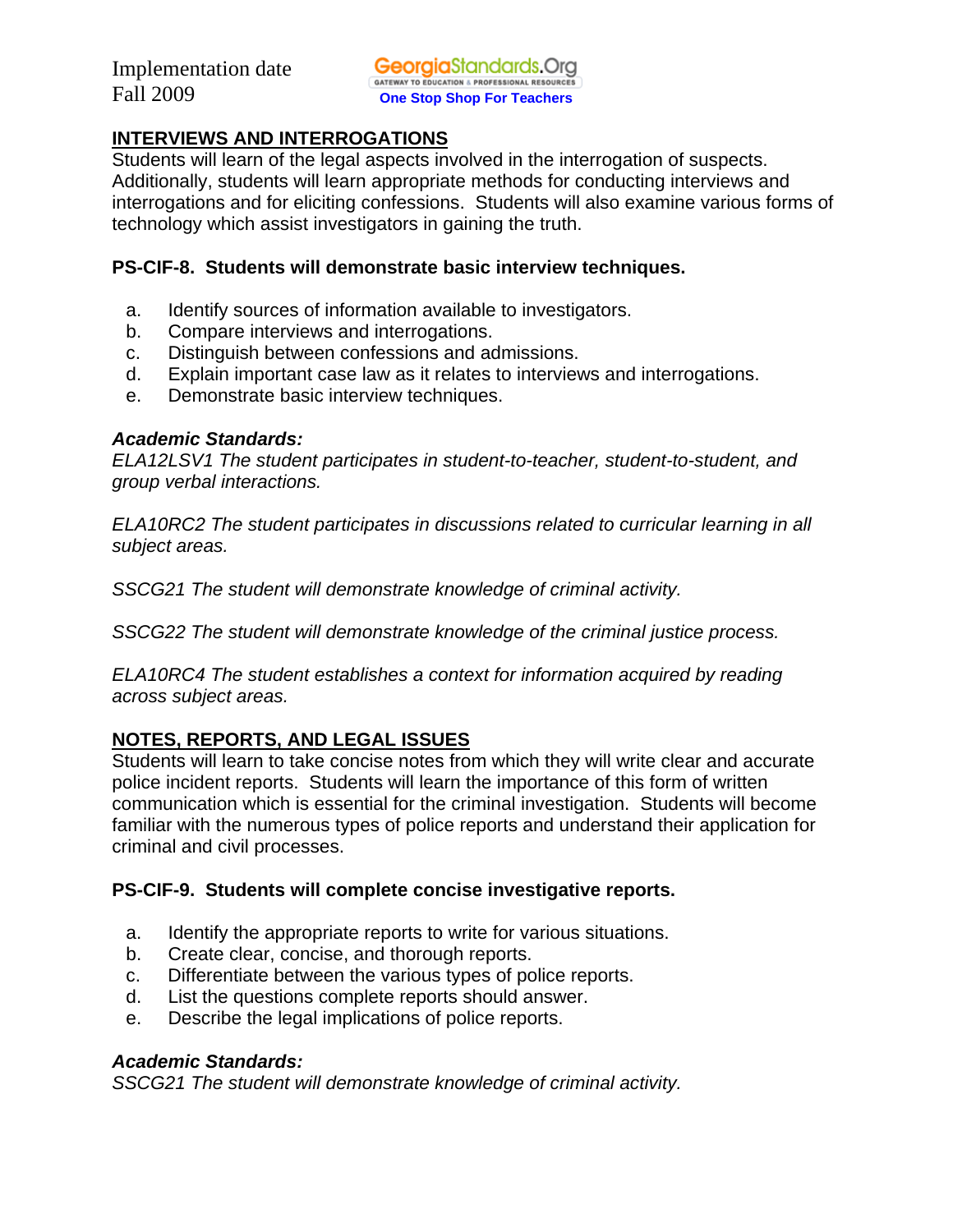*SSCG22 The student will demonstrate knowledge of the criminal justice process.* 

*SSCG18 The student will demonstrate knowledge of the powers of Georgia's state and local governments.* 

*ELA10W1 The student produces writing that establishes an appropriate organizational structure, sets a context and engages the reader, maintains a coherent focus throughout, and signals closure.* 

*ELA12LSV2 The student formulates reasoned judgments about written and oral communication in various media genres. The student delivers focused, coherent, and polished presentations that convey a clear and distinct perspective, demonstrate solid reasoning, and combine traditional rhetorical strategies of narration, exposition, persuasion, and description.* 

#### **PRELIMINARY INVESTIGATION AND PRESERVING THE CRIME SCENE**

Students will learn appropriate procedures involved when placed in the situation of being the first responder to a crime scene. This will include rendering aid and identifying witnesses, suspects, and possible evidence. Students will also learn methods of preserving the crime scene.

#### **PS-CIF-10. Students will demonstrate the ability to successfully investigate a crime scene.**

- a. Explain the role of evidence in a criminal investigation.
- b. Create base-line and triangulation diagrams of a crime scene.
- c. Demonstrate the photography of a crime scene.
- d. Explain the use of photographic evidence in an investigation.
- e. Explain the various search patterns utilized to search for evidence.
- f. Describe the significance of securing and preserving a crime scene.
- g. Describe the importance of recreating a crime scene.
- h. Demonstrate methods of locating and identifying evidence at a crime scene.

#### *Academic Standards:*

*SSCG21 The student will demonstrate knowledge of criminal activity.* 

*SSCG22 The student will demonstrate knowledge of the criminal justice process.* 

*ELA10RC2 The student participates in discussions related to curricular learning in all subject areas.* 

*ELA10RC3 The student acquires new vocabulary in each content area and uses it correctly.* 

#### **CONDUCTING A HOMICIDE INVESTIGATION**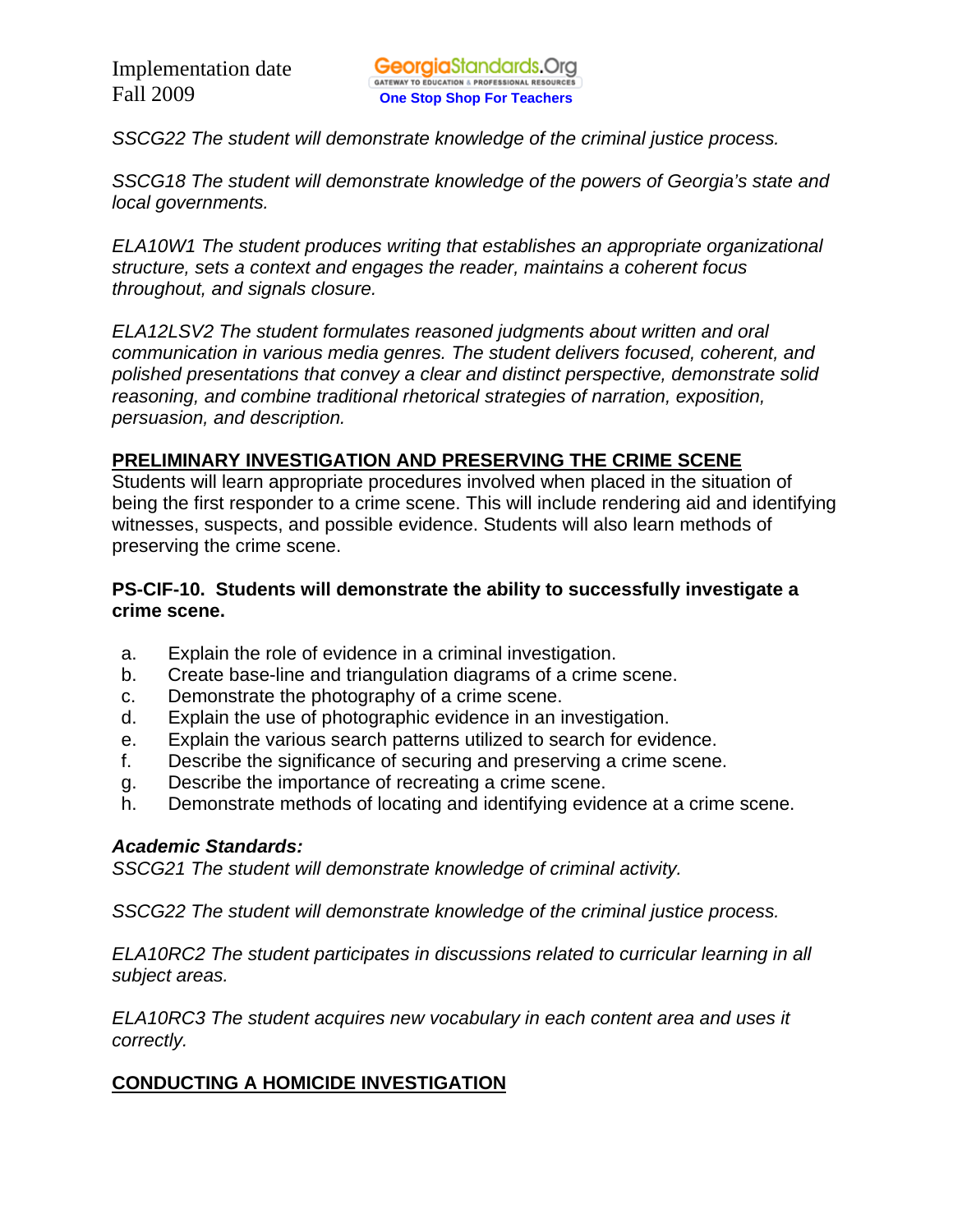Students will investigate a mock crime. They will collect evidence, interview witnesses and suspects, process evidence, and produce appropriate police reports. Students will apply knowledge gained throughout the course to reach a successful conclusion to this investigation.

## **PS-CIF-11. Students will demonstrate the ability to conduct a homicide investigation.**

- a. Secure a crime scene.
- b. Photograph a mock crime scene.
- c. Diagram a mock crime scene.
- d. Collect, package, and process evidence.
- e. Interview witnesses and interrogate suspects.
- f. Write reports documenting each step of the investigation.
- g. Identify methodologies unique to homicide investigation.

### *Academic Standards:*

*ELA12LSV1 The student participates in student-to-teacher, student-to-student, and group verbal interactions.* 

*SSCG22 The student will demonstrate knowledge of the criminal justice process.* 

*MM1G1 Students will investigate properties of geometric figures in the coordinate plane.* 

*MM1G3 Students will discover, prove, and apply properties of triangles, quadrilaterals, and other polygons.* 

*MM1P3 Students will communicate mathematically.* 

*MM1P4 Students will make connections among mathematical ideas and to other disciplines.* 

*MM1P5 Students will represent mathematics in multiple ways.* 

# **CRIMINOLOGICAL THEORY**

Students will explore various theories of criminology. Students will understand the application of psychology to the legal process.

# **PS-CIF-12. Students will examine various approaches to explain crime.**

- a. Describe the various theories/approaches to explain crime.
- b. Recognize the relationship between psychological profiling to modus operandi.

# *Academic Standards:*

*ELA12LSV1 The student participates in student-to-teacher, student-to-student, and group verbal interactions.*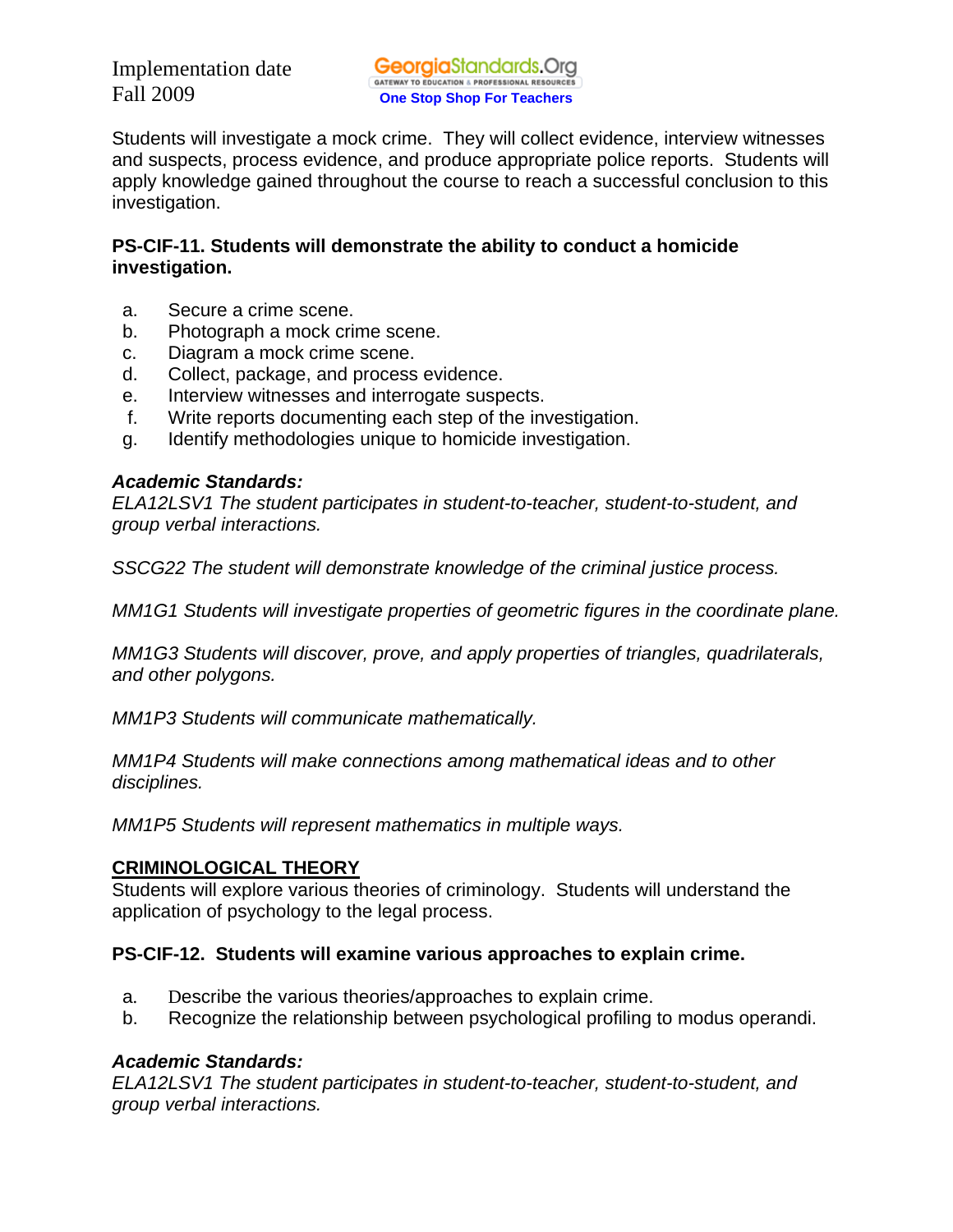*ELA10RC2 The student participates in discussions related to curricular learning in all subject areas.* 

*ELA10RC3 The student acquires new vocabulary in each content area and uses it correctly.* 

*SSCG21 The student will demonstrate knowledge of criminal activity.* 

*SB2 Students will analyze how biological traits are passed on to successive generations.* 

# **SERIAL CRIMINALS**

Students will be introduced to criminal profiling as it relates to the investigation of serial offenders. Students will understand the application of psychology to explore criminal investigations.

#### **PS-CIF-13. Students will demonstrate knowledge of criminal profiling as well as the role of the profiler in an investigation.**

- a. Explain a basic profile of a serial killer.
- b. Describe the role of a profiler in a serial investigation and as an expert witness during prosecution.
- c. List classification levels of serial offenders (organized, disorganized).

# *Academic Standards:*

*ELA12LSV1 The student participates in student-to-teacher, student-to-student, and group verbal interactions.* 

*ELA10RC2 The student participates in discussions related to curricular learning in all subject areas.* 

*ELA10RC3 The student acquires new vocabulary in each content area and uses it correctly.* 

*SSCG21 The student will demonstrate knowledge of criminal activity.* 

*SSCG22 The student will demonstrate knowledge of the criminal justice process.* 

*SB2 Students will analyze how biological traits are passed on to successive generations.* 

# **ORGANIZED CRIME**

Students will learn investigative practices related to organized crime. They will learn of major organized crime groups as well as methods commonly used to combat these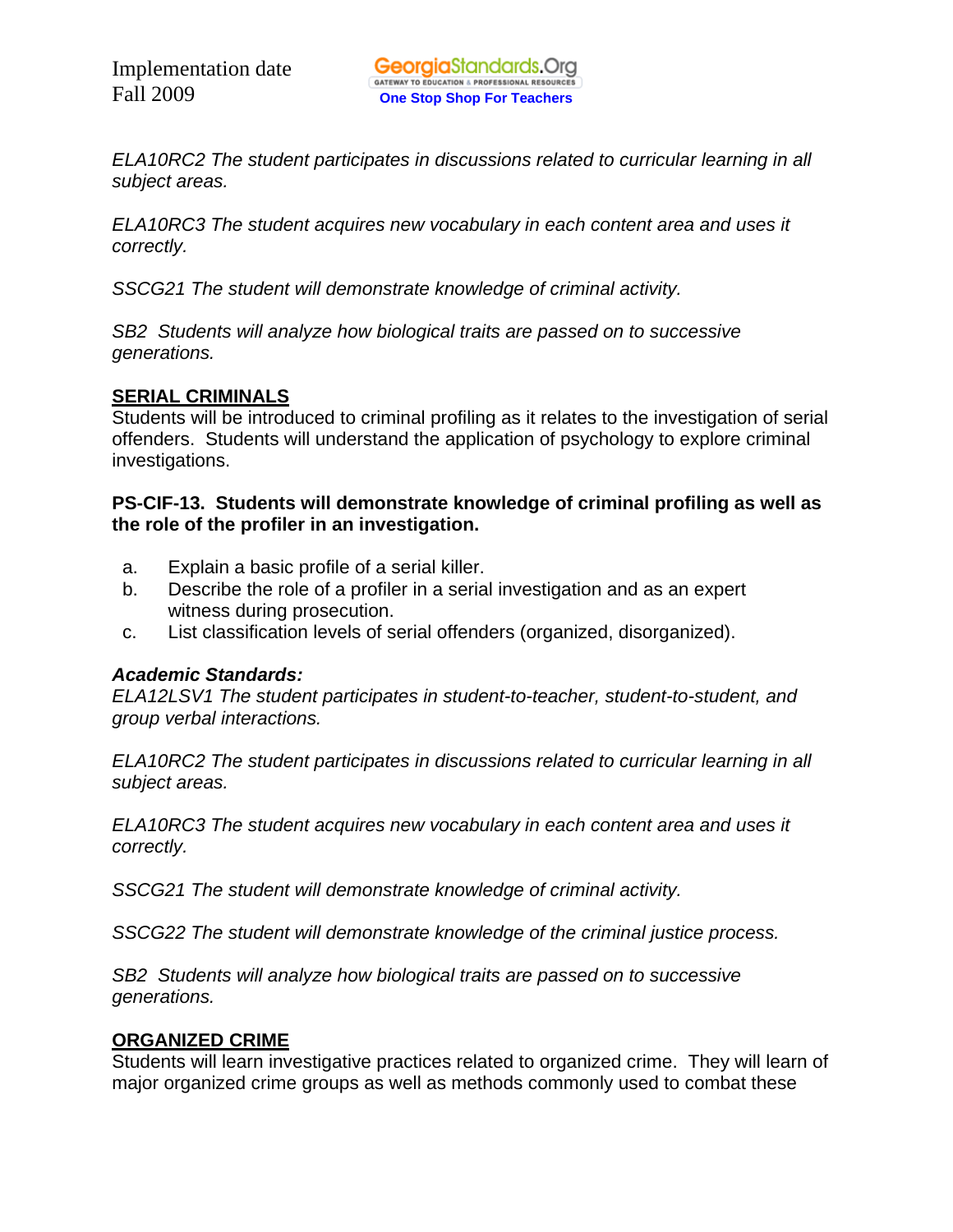groups. Students will also be exposed to major laws which have been enacted to combat organized crime.

#### **PS-CIF-14. Students will explore organized crime.**

- a. Describe the history of organized crime.
- b. Identify various hate groups.
- c. Describe operations of street gangs.
- d. Describe techniques used to investigate organized crime.
- e. List federal laws which have been enacted to combat organized crime and hate groups.

#### *Academic Standards:*

*ELA12LSV1 The student participates in student-to-teacher, student-to-student, and group verbal interactions.* 

*ELA10RC2 The student participates in discussions related to curricular learning in all subject areas.* 

*ELA10RC3 The student acquires new vocabulary in each content area and uses it correctly.* 

*SSCG21 The student will demonstrate knowledge of criminal activity.* 

*SSCG22 The student will demonstrate knowledge of the criminal justice process.* 

#### **Reading Across the Curriculum**

#### **Reading Standard Comment**

After the elementary years, students engage in reading for learning. This process sweeps across all disciplinary domains, extending even to the area of personal learning. Students encounter a variety of informational as well as fictional texts, and they experience text in all genres and modes of discourse. In the study of various disciplines of learning (language arts, mathematics, science, social studies), students must learn through reading the communities of discourse of each of those disciplines. Each subject has its own specific vocabulary, and for students to excel in all subjects, they must learn the specific vocabulary of those subject areas in *context*.

Beginning with the middle grades years, students begin to self-select reading materials based on personal interests established through classroom learning. Students become curious about science, mathematics, history, and literature as they form contexts for those subjects related to their personal and classroom experiences. As students explore academic areas through reading, they develop favorite subjects and become confident in their verbal discourse about those subjects.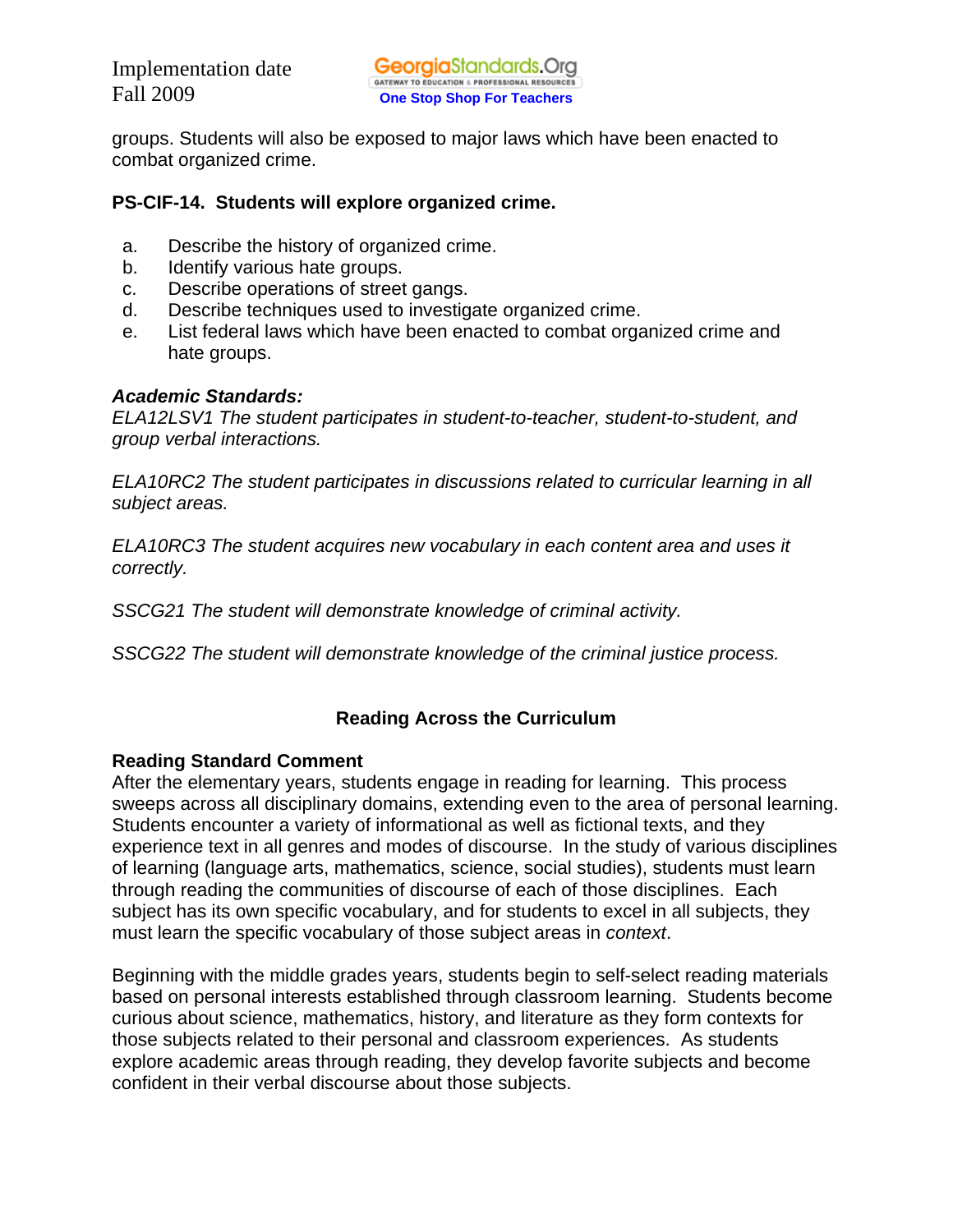Reading across curriculum content develops both academic and personal interests in students. As students read, they develop both content and contextual vocabulary. They also build good habits for reading, researching, and learning. The Reading Across the Curriculum standard focuses on the academic and personal skills students acquire as they read in all areas of learning.

#### *CTAE-RC-1 Students will enhance reading in all curriculum areas by:*  **Reading in All Curriculum Areas**

-Read a minimum of 25 grade-level appropriate books per year from a variety of subject disciplines and participate in discussions related to curricular learning in all areas.

-Read both informational and fictional texts in a variety of genres and modes of discourse.

-Read technical texts related to various subject areas.

### **Discussing Books**

-Discuss messages and themes from books in all subject areas.

-Respond to a variety of texts in multiple modes of discourse.

-Relate messages and themes from one subject area to messages and themes in another area.

-Evaluate the merit of texts in every subject discipline.

-Examine author's purpose in writing.

-Recognize the features of disciplinary texts.

## **Building Vocabulary Knowledge**

-Demonstrate an understanding of contextual vocabulary in various subjects.

-Use content vocabulary in writing and speaking.

-Explore understanding of new words found in subject area texts.

# **Establishing Context**

-Explore life experiences related to subject area content.

-Discuss in both writing and speaking how certain words are subject area related.

-Determine strategies for finding content and contextual meaning for unknown words.

# **CTAE Foundation Skills**

The Foundation Skills for Career, Technical and Agricultural Education (CTAE) are critical competencies that students pursuing any career pathway should exhibit to be successful. As core standards for all career pathways in all program concentrations, these skills link career, technical and agricultural education to the state's academic performance standards.

The CTAE Foundation Skills are aligned to the foundation of the U. S. Department of Education's 16 Career Clusters. Endorsed by the National Career Technical Education Foundation (NCTEF) and the National Association of State Directors of Career Technical Education Consortium (NASDCTEc), the foundation skills were developed from an analysis of all pathways in the sixteen occupational areas. These standards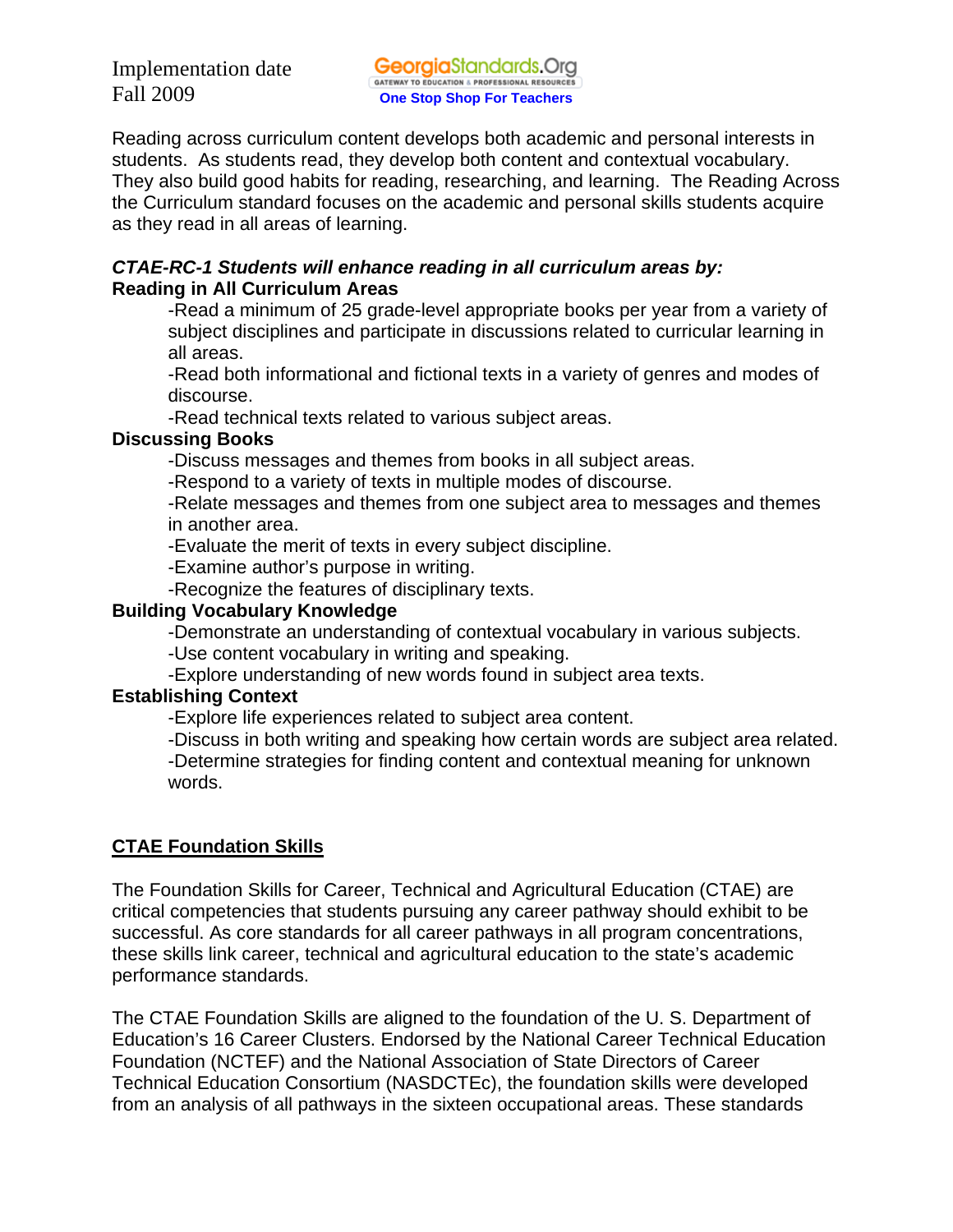were identified and validated by a national advisory group of employers, secondary and postsecondary educators, labor associations, and other stakeholders. The Knowledge and Skills provide learners a broad foundation for managing lifelong learning and career transitions in a rapidly changing economy.

- **CTAE-FS-1 Technical Skills:** Learners achieve technical content skills necessary to pursue the full range of careers for all pathways in the program concentration.
- **CTAE-FS-2 Academic Foundations:** Learners achieve state academic standards at or above grade level.
- **CTAE-FS-3 Communications:** Learners use various communication skills in expressing and interpreting information.
- **CTAE-FS-4 Problem Solving and Critical Thinking:** Learners define and solve problems, and use problem-solving and improvement methods and tools.
- **CTAE-FS-5 Information Technology Applications:** Learners use multiple information technology devices to access, organize, process, transmit, and communicate information.
- **CTAE-FS-6 Systems:** Learners understand a variety of organizational structures and functions.
- **CTAE-FS-7 Safety, Health and Environment:** Learners employ safety, health and environmental management systems in corporations and comprehend their importance to organizational performance and regulatory compliance.
- **CTAE-FS-8 Leadership and Teamwork:** Learners apply leadership and teamwork skills in collaborating with others to accomplish organizational goals and objectives.
- **CTAE-FS-9 Ethics and Legal Responsibilities:** Learners commit to work ethics, behavior, and legal responsibilities in the workplace.
- **CTAE-FS-10 Career Development:** Learners plan and manage academic-career plans and employment relations.
- **CTAE-FS-11 Entrepreneurship:** Learners demonstrate understanding of concepts, processes, and behaviors associated with successful entrepreneurial performance.